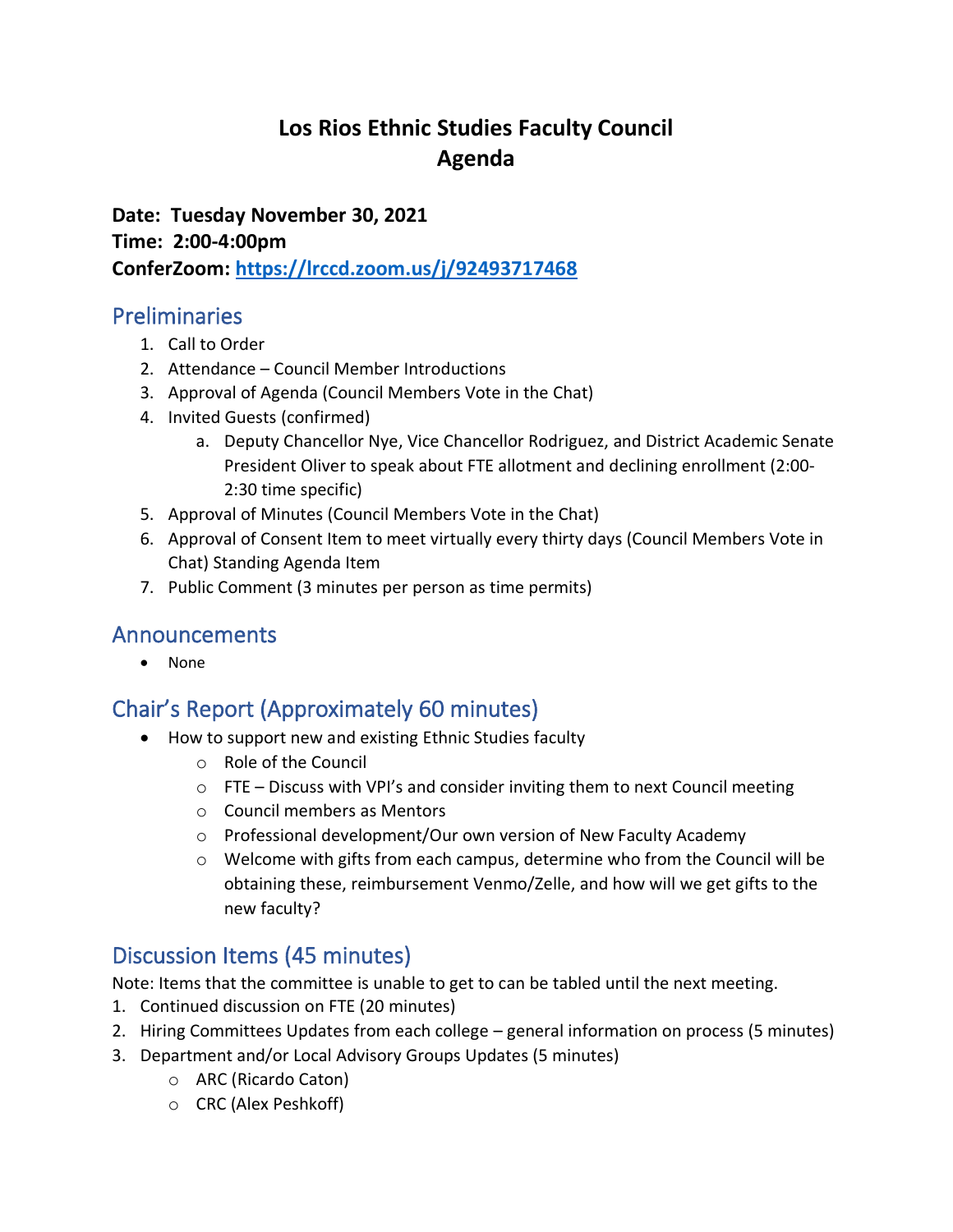- o FLC (Tami Cheshire)
- o SCC (Surangi Frazier)
- 4. Ethnic Studies courses, programs, and degrees (Standing Agenda Item) (10 minutes)
	- o Updates on existing Ethnic Studies Curriculum & revisions
		- ETHNS 300, 320, 330, 340 & 350 check in
		- Curriculum deadlines with your Curriculum Committees
			- Sept. 1, Oct. 22, Dec. 1
			- Are we prepared to make changes and resubmit in the spring semester if we are denied Area F approval?
	- o Update on Newly Proposed Ethnic Studies Curriculum- Work group ideas
	- o Proposals for Ethnic Studies Programs, Certificates, Degrees Work group progress
- 5. Meeting dates discussion to keep the same or change them (5 minutes)

# Decision Items (Council Members Vote in Chat When Called to Vote)

Note: Decisions should be discussed at one meeting and voted on in a subsequent meeting. Decision items must be made public 72 hours before a vote can be made per Brown Act.

• None

## Future Items

- FTE
- Meet new Ethnic Studies faculty
- Requests for full-time positions in Ethnic Studies
- Department and/or Local Advisory group reports Ethnic Studies courses, programs, and degrees (Standing Agenda Item)
	- o Update on existing Ethnic Studies Curriculum & **revisions**
	- o Proposals for Ethnic Studies Programs, Certificates, Degrees
	- o Ethnic Studies Department Formation updates
- AB928 & AB111 impact on curriculum
- Curriculum changes district wide name change request for all courses 'Introduction to' (and number changes AB111); and consider curriculum committee requests
- Curriculum Ethnic/Multicultural Requirement Policy Change
- Dual Enrollment in High Schools
- Flex Update
- Media Project
- Video Update

#### **Future Council Meeting Dates:**

Tuesday Dec. 14<sup>th</sup> 2-4pm Tuesday Jan.  $18<sup>th</sup>$  2-4pm (?) First day of the Semester Tuesday Feb.  $1<sup>st</sup>$  2-4pm